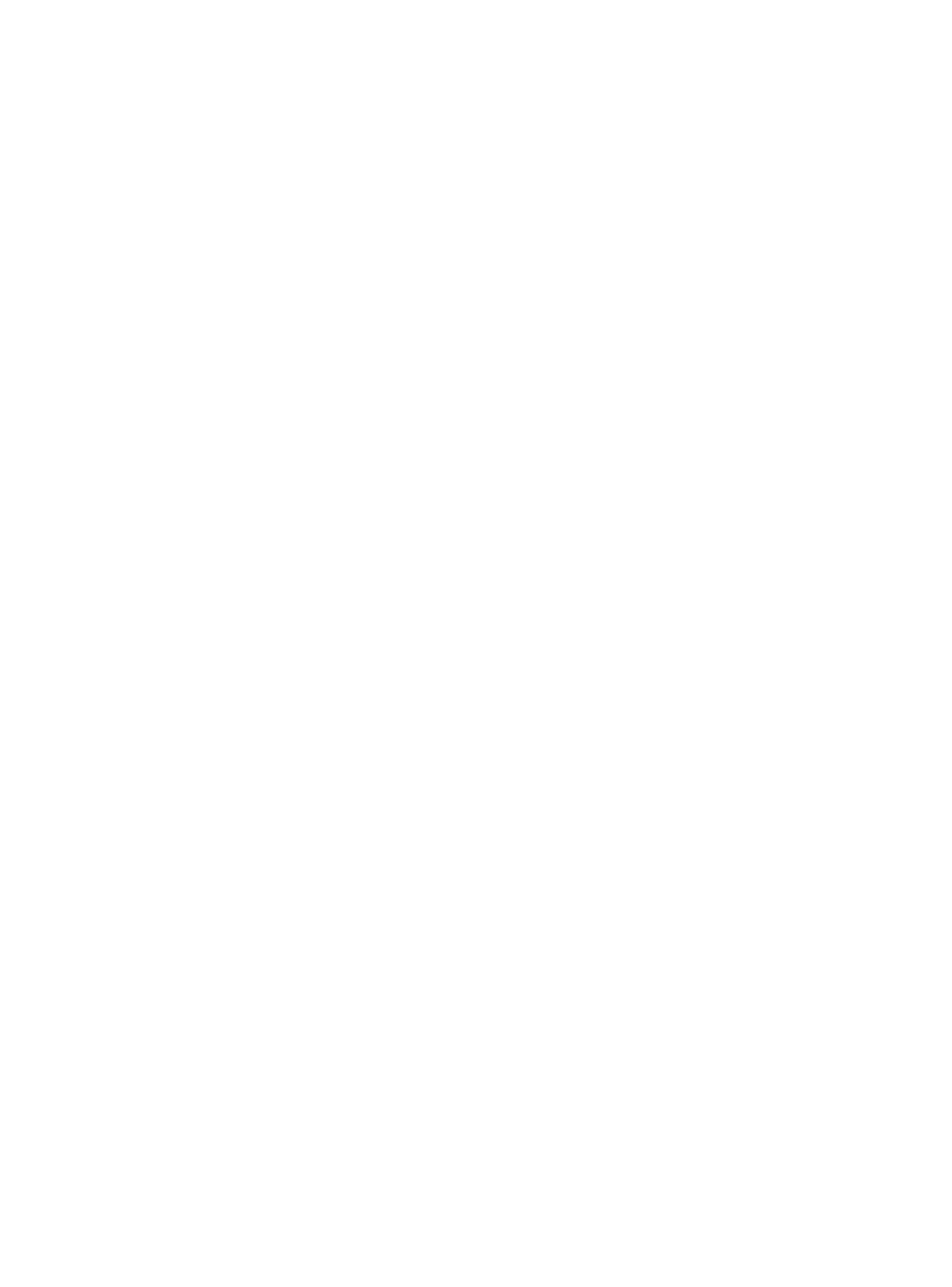**T**HE ECONOMY IMPROVED SLIGHTLY in 2001, showing a 0.1 per cent growth in real GDP after a 2.3 per cent drop the previous year, as the 1999/2000 political crisis receded. Recovery was due to better macroeconomic management, further liberalisation of the primaryproduct export sub-sector and some improvement in the political climate, bringing resumption of foreign aid. However, the country is now in the grip of a new political crisis, although the reconciliation efforts have raised hopes.

The latest crisis, which began with the attempted coup of 19 September 2002, is especially unfortunate because prospects were otherwise good. Despite the

world economic slowdown, some of these trends could have significantly boosted the economy. The country would have gained from the better world cocoa prices and from the 2002-04 Poverty Reduction and Growth Facility (PRGF) negotiated with the IMF that would have attracted more foreign capital.

**Côte d'Ivoire's inability to resolve its crisis affects both its own economy and those of its neighbours**

Growth is now expected to fall to less than 1 per cent in 2002 from an earlier forecast of 3 per cent. The economy, already battered by the lingering political crisis, will see the recovery that began in 2002 under



**Source:** Authors' estimates and predictions based on data from Ministry of Economy and Finance.

siege at all levels. The crisis has almost totally halted production (of tobacco, cotton, sugar and cashew nuts) in the rebel-held areas. Other crops (cocoa and coffee) that are outside the conflict zone have marketing problems because of the crisis, but the late 2002 harvests, underpinning exports in 2003, should be less affected.

If the crisis continues, the country will lose longterm credibility in the eyes of the international financial community. GDP will probably shrink by 4.3 per cent in 2003. Sustainable economic recovery depends on

urgently rebuilding national unity and reducing poverty, which must be the priority of the country's leaders.

### **Recent Economic Developments**

The primary sector accounts for a quarter of GDP but is even more important in terms of jobs, employing 60 per cent of the male and 75 per cent of the female working population. The economy thus remains dominated by agriculture.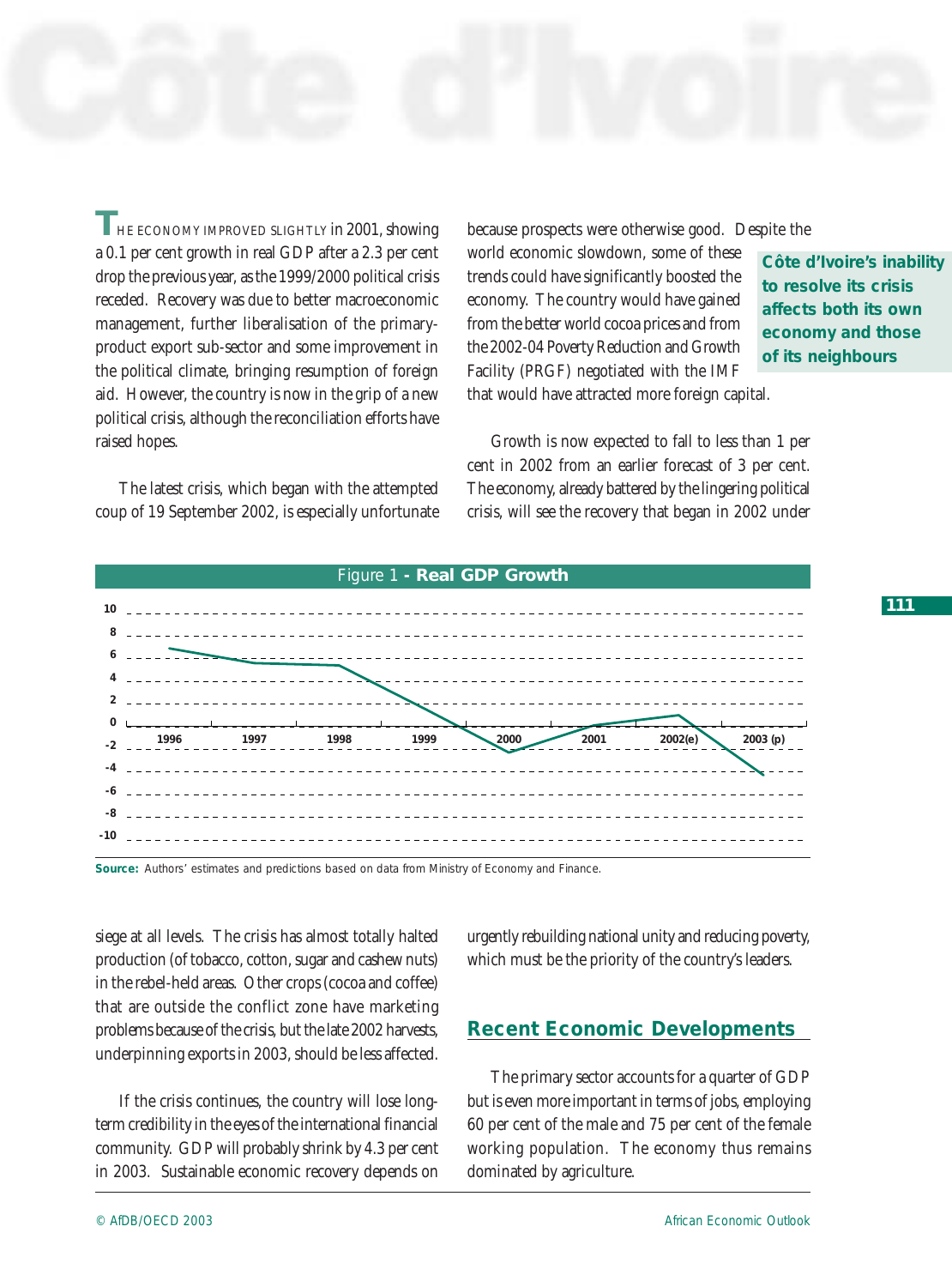

**Source:** Authors' estimates based on IMF data.

Sectoral performances were uneven in 2001. Primary sector growth was still high, the secondary sector began improving again and the tertiary sector grew faster than before. The sectoral contribution to GDP was mostly unchanged, except for a small increase in the primary sector's share.

Growth in the primary sector, which is mostly food and export crops, slowed somewhat to 6.4 per cent (down from 6.7 per cent in 2000). Export agriculture's share of GDP remained steady, while that of food crops rose to 15 per cent (up from 14.1 per cent in 2000). This was due to a fall in cash crop production, led by cocoa, whose output shrank 7.5 per cent after a 47 per cent increase in 2000. The 1999 harvest was poor because of the political crisis in December, making 2000 a freak year.

Cash crop production generally declined in 2001 – except for rubber (up 5 per cent) and bananas (up 4 per cent) – due to the drop in coffee and cocoa output. Cocoa production was 1 026 000 tonnes (down from 1 114 300 in 2000), largely due to a shortage of labourers during the growing season because of a shortage of immigrant workers affected by the political troubles.

Coffee output was also poor, falling sharply to 226 500 tonnes (from 342 800 the previous year) on account of small yields from ageing trees and expected lower world prices that encouraged some growers to turn to more profitable crops such as cocoa or food crops.

Export crop forecasts for 2002 are not good, though the weather before the September coup attempt promised a record cocoa crop. The political crisis, fuel shortages, lack of manpower and marketing problems will hit production of coffee, cocoa and pineapples, as well as other crops (which are in the conflict zone) such as cotton, sugar cane and tobacco.

Food crops were 15 per cent of GDP in 2001 and, with fishing, 60 per cent of value added in the primary sector, registering growth of 11.2 per cent on the year. This was mainly due to higher food crop production, especially manioc, whose output topped 3 155 100 tonnes (2 015 500 in 2000). This was accompanied by on average 4.9 per cent better prices to the farmer, partly due to exceptional consumer demand. Before the September events, higher primary sector production had been expected in 2002 because of better weather. Most food crop production is in the conflict zones, so prospects are now very uncertain.

The performance of the secondary and tertiary sectors was also badly hit by the crisis and most firms reported a fall in turnover of about a third.

The secondary sector began to recover in 2001 (+1.1 per cent) after a 13.1 per cent slump the previous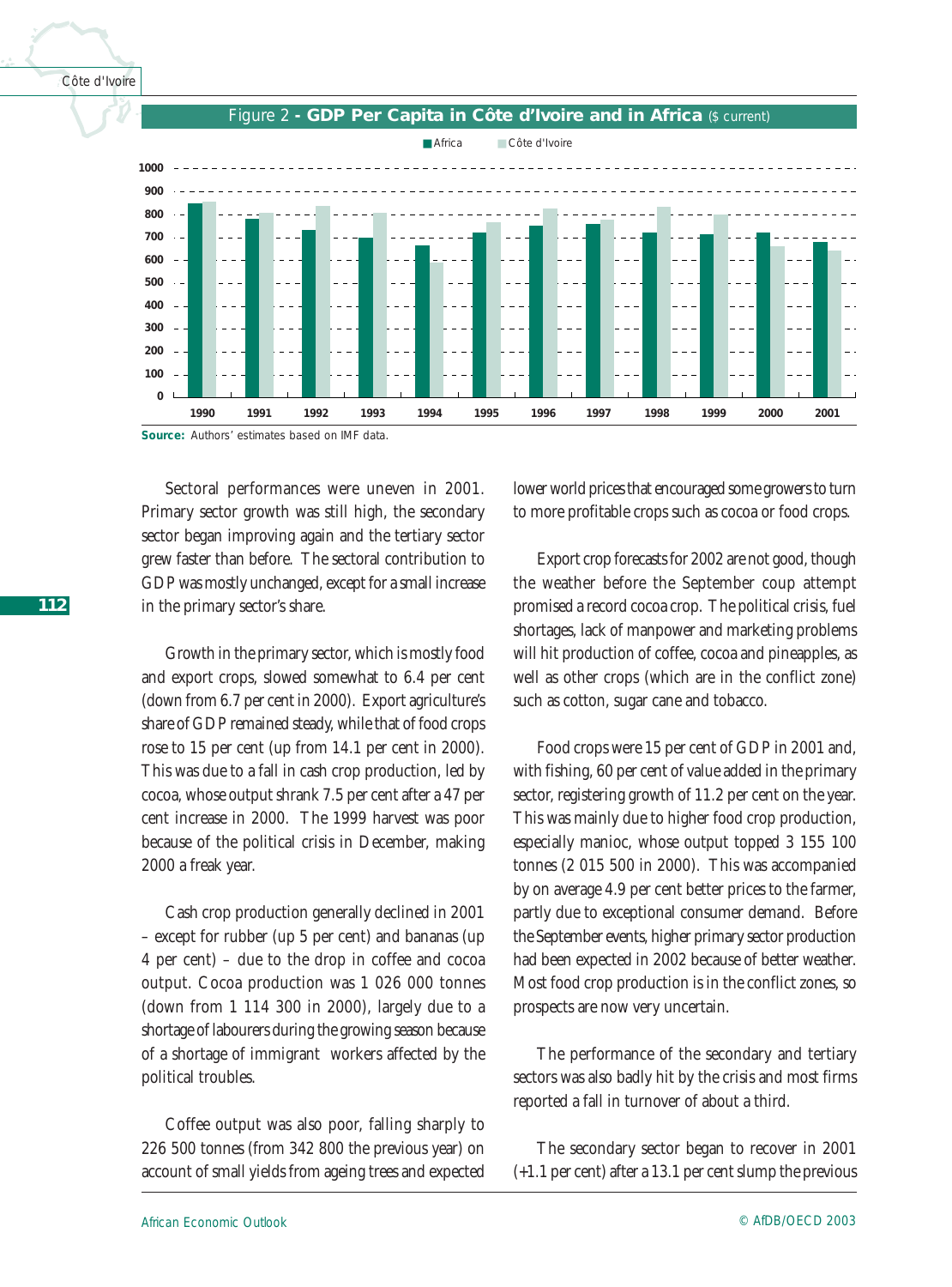

**Source:** Authors' estimates and predictions based on data from Ministry of Economy and Finance.



**Source:** Authors' estimates and predictions based on data from Ministry of Economy and Finance.

year. The construction industry stagnated (3 per cent of GDP) and a better performance from food processing was still key to the sector's overall result. Strong exports and increased domestic demand also buoyed the sector. Because of the September events, however, its growth may not exceed 1 per cent in 2002 due to a drop in

domestic demand and supply problems with neighbouring countries.

Industries are variously affected according to whether they are inside or outside the conflict areas. Most firms inside are concentrated in the centre or north of the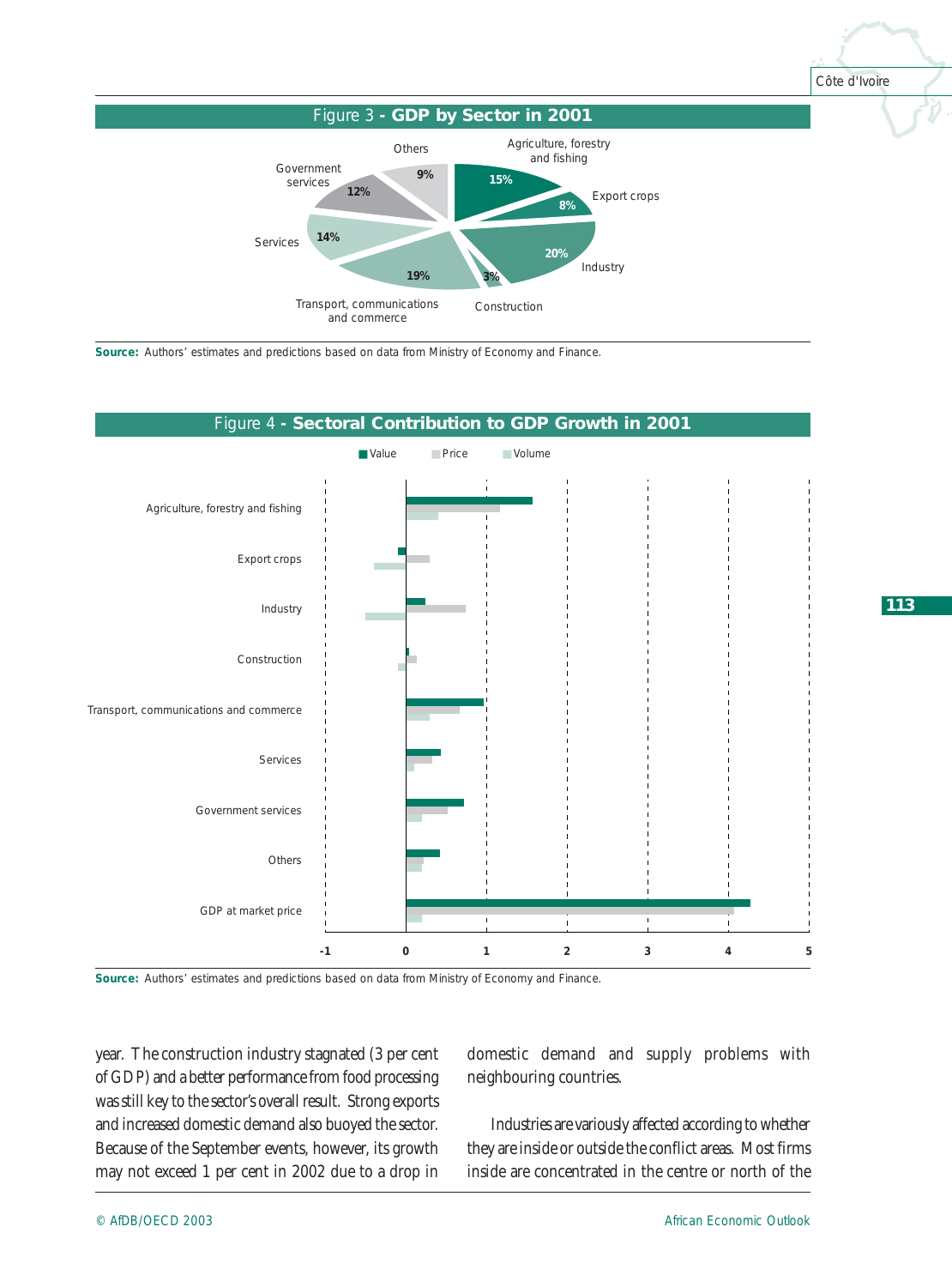country and are mostly processors of agricultural products such as cotton, tobacco and sugar or engaged in related activity such as packaging. Companies outside but with important ties to those inside are suffering indirectly because their factories are not getting raw materials and other supplies and have been hit by lower consumer demand.

Before the crisis, the secondary sector had been expected to grow 7.8 per cent in 2002 – 4 per cent in food-processing, 6 per cent in other industries and 9 per cent in construction (where increased public spending had been anticipated).

The tertiary second did better in 2001, growing 4.4 per cent after a drop of 2.5 per cent in 2000. Its structure was stable in terms of GDP contribution, which totalled 45 per cent.

As in other sectors, prospects are now poor. The new crisis since September 2002 and the increasing mood of uncertainty has meant timid government investment since December 1999 (+1.7 per cent in 2001). The 2002 target of 5.5 per cent, based on planned major public investments in trade and transport and a recovery of final consumption, now seems remote. The railway company, Sitirail, has suspended its service

#### Figure 5 **- Cocoa Production and Prices in Côte d'Ivoire**



**Source:** Authors' estimates based on data from Ministry of Economy and Finance.

| Table 1 - <b>Demand Composition</b> (percentage of GDP) |         |         |         |         |         |         |  |
|---------------------------------------------------------|---------|---------|---------|---------|---------|---------|--|
|                                                         | 1995    | 1999    | 2000    | 2001    | 2002(e) | 2003(p) |  |
| Gross capital formation                                 | 15.6    | 13.2    | 10.5    | 10.9    | 9.6     | 8.9     |  |
| Public                                                  | 5.1     | 4.3     | 2.6     | 1.7     | 1.5     | 1.4     |  |
| Private                                                 | 10.5    | 8.9     | 7.9     | 9.2     | 8.0     | 7.5     |  |
| Consumption                                             | 77.1    | 77.8    | 81.2    | 80.6    | 80.8    | 85.8    |  |
| Public                                                  | 10.6    | 14.6    | 13.7    | 13.7    | 14.0    | 15.9    |  |
| Private                                                 | 66.5    | 63.2    | 67.5    | 66.9    | 66.8    | 69.9    |  |
| <b>External sectors</b>                                 | 7.3     | 8.9     | 8.3     | 8.5     | 9.6     | 5.3     |  |
| Exports                                                 | 41.8    | 39.7    | 39.9    | 40.2    | 39.7    | 35.7    |  |
| Imports                                                 | $-34.4$ | $-30.8$ | $-31.6$ | $-31.7$ | $-30.0$ | $-30.4$ |  |

**Source:** Authors' estimates and predictions based on data from Ministry of Economy and Finance.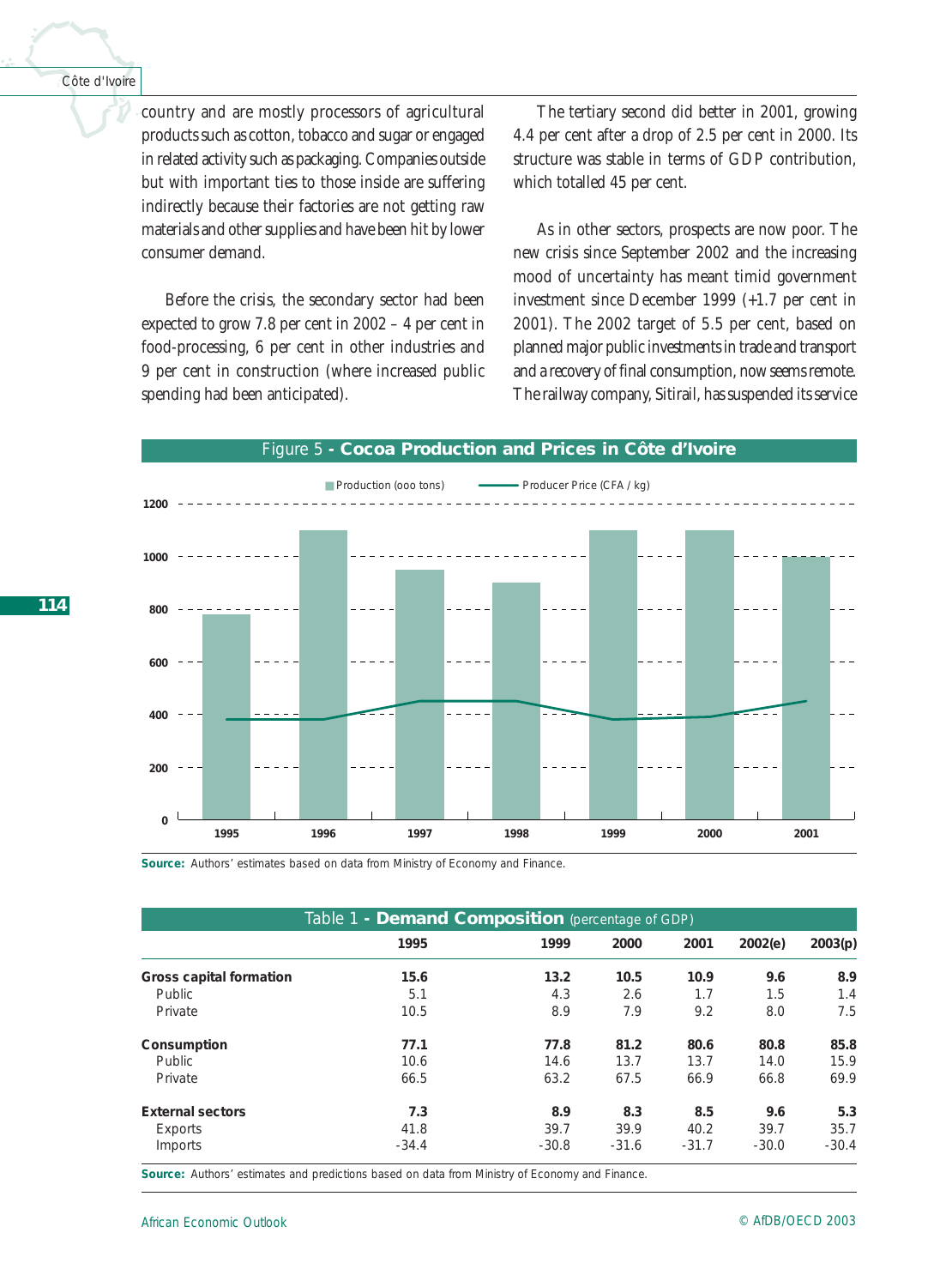between Côte d'Ivoire and Burkina Faso and port activity in Abidjan has fallen.

Total final consumption grew 11.3 per cent in 2001, boosted mainly by private consumption, which increased by 12.1 per cent, while public consumption rose 9.5 per cent. Final consumption remained the major component of demand, rising to 86.7 per cent (up from 81.2 per cent in 2000). These results were due to increased civil service salaries and higher field prices offered to cocoa farmers.

Investment, mostly by the private sector, fell further to 10.9 per cent of GDP (from 10.5 per cent in 2000 and 11.6 per cent in 1998), due to the drying up of external funding in 2000 and only a tiny recovery in 2001, to make a total of 41.7 million CFA francs instead of an expected 130.3 million.

The trade surplus slightly improved to 8.5 per cent of GDP (8.3 per cent in 2000). The September events should lead to revision of government spending priorities because of problems of carrying out planned investment, especially in the conflict area. Outside funds will shrink further if the crisis continues. Private sector demand may also be undermined by closure of some firms, by layoffs and by credit difficulties for companies in the cocoa/coffee sector that rely on loans from the *Caisse autonome d'amortissement.*

# **Macroeconomic Policy**

#### *Fiscal and Monetary Policy*

Satisfactory implementation of the July-December 2001 interim programme allowed external and internal debts to be reduced and the government was able to negotiate a three-year Poverty Reduction and Growth Facility (PRGF) with the IMF in March 2002. Côte d'Ivoire also qualified again for relief under the Heavily-Indebted Poor Countries (HIPC) initiative, with the completion point set for December 2002.

The overall balance turned positive in 2001, with a 0.9 per cent of GDP surplus, compared with a 2.3 per cent deficit the previous year, due to higher tax revenue and lower capital expenditure.

| Table 2 - Public Finances (percentage of GDP)  |        |        |        |      |         |         |  |
|------------------------------------------------|--------|--------|--------|------|---------|---------|--|
|                                                | 1995   | 1999   | 2000   | 2001 | 2002(e) | 2003(p) |  |
| Total revenue and grants <sup>a</sup>          | 20.7   | 17.3   | 16.8   | 17.5 | 17.1    | 17.2    |  |
| Taxes                                          | 16.3   | 14.9   | 14.3   | 14.8 | 14.6    | 14.8    |  |
| Grants                                         | 0.6    | 0.8    | 0.4    | 0.5  | 0.3     | 0.2     |  |
| Total expenditure and Net lending <sup>®</sup> | 24.1   | 19.9   | 18.0   | 16.6 | 16.0    | 17.6    |  |
| Current expenditure                            | 19.0   | 15.2   | 15.1   | 14.7 | 14.3    | 16.1    |  |
| <b>Excluding interest</b>                      | 12.7   | 11.3   | 11.2   | 11.4 | 11.7    | 13.3    |  |
| Wages and salaries                             | 6.3    | 5.5    | 6.0    | 6.2  | 6.1     | 6.9     |  |
| Interest payments                              | 6.3    | 3.9    | 3.9    | 3.3  | 2.6     | 2.8     |  |
| Capital expenditure                            | 5.1    | 4.6    | 2.8    | 1.8  | 1.6     | 1.5     |  |
| <b>Primary balance</b>                         | 2.9    | 1.2    | 2.7    | 4.2  | 3.7     | 2.3     |  |
| <b>Overall balance</b>                         | $-3.4$ | $-2.7$ | $-1.2$ | 0.9  | 1.1     | $-0.4$  |  |

a. Only major items are reported.

**Source:** Authors' estimates and predictions based on data from Ministry of Economy and Finance.

Primary current expenditure – 85 per cent of total spending in 2001 with wages and salaries taking 37 per cent – was up 5.2 per cent (down 3.3 per cent in 2000), mostly due to a 6.6 per cent rise in the wage bill (mainly increases for the security forces and teachers). Interest on the public debt, the second biggest current expenditure item, fell significantly to around 3.3 per cent. Capital spending shrank by 31 per cent and its share of GDP to 1.8 per cent (from 2.8 per cent in 2000). Overall spending prospects were clouded by the September events and latest predictions were for a drop, though before the new crisis a marked increase was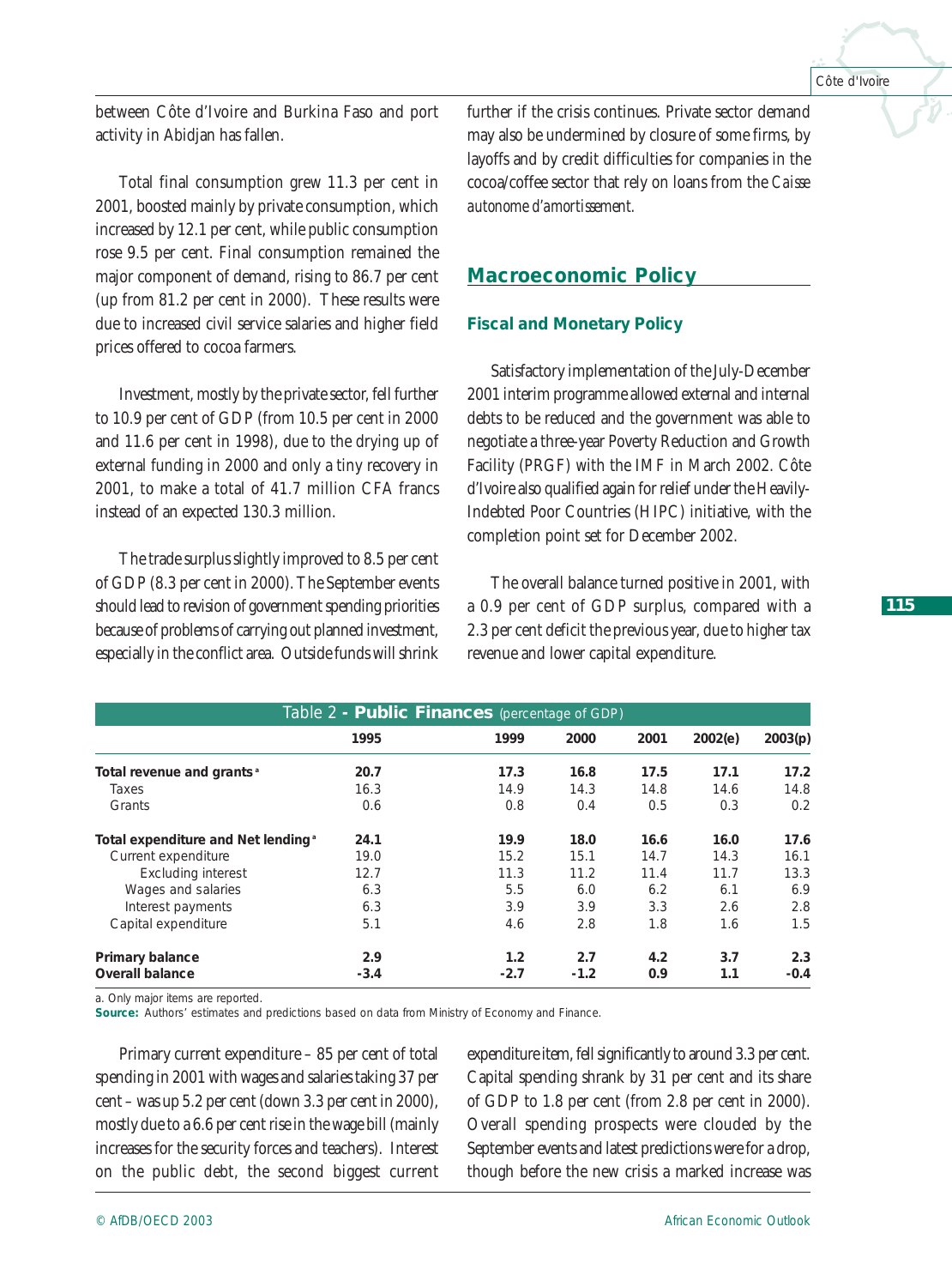anticipated in 2002, whose budget provided for clearing of all debt service arrears and higher capital spending.

Public expenditure comes mostly out of the government's own revenues, which grew 8.4 per cent in 2001, faster than GDP, of which it comprised 17.5 per cent (16.8 per cent in 2000). Tax revenues rose slightly to 14.8 per cent of GDP (14.3 per cent in 2000) thanks to elimination in 2001 of exemptions, introduction of a single 20 per cent VAT and especially a big drive to collect existing taxes. The government also improved budget preparation, spending definitions, computerisation and monitoring of expenditure.

The current crisis is expected to produce a public revenue shortfall of 65 billion CFA francs in December 2002, compared with an increase of 33 billion in the first half of the year. The government is losing 140 million CFA francs a day in taxes on operations in the conflict zones. Before the crisis, direct and indirect tax revenue had been expected to rise 7 per cent in 2002 and the government was counting on increasing its non-tax revenue by 50 per cent thanks to proceeds from privatisation.

The better overall balance in 2001 had a potentially good effect on medium and long-term growth prospects. The surplus was used to reduce public debt arrears. Servicing reduced most of the short-term leeway the country had because, as an UEMOA member, its only major macroeconomic instrument is fiscal policy. However the stabilisation was necessary.

Like the other UEMOA countries, Côte d'Ivoire has an exchange rate pegged to the euro. The BCEAO

followed a tight monetary policy in 2001 but this did not prevent inflation reaching 4.4 per cent. Because of the crisis sparked by the September 2002 events, crop production fell and factories produced less, pushing prices for mass-consumption items strongly upward. So inflation could rise further, to 4.9 per cent in 2002 and then fall back to 3.9 per cent in 2003 if the political situation settles down.

### *External Position*

Côte d'Ivoire has a more open economy than its neighbours and exports and imports were 60.5 per cent of its GDP in 2001 (60 per cent in 2000). The trade structure by destination did not change over the year. European Union countries took 46.3 per cent of exports (45.1 per cent in 2000) and UEMOA countries 15.2 per cent (16.7 per cent in 2000).

However there were noticeable changes in the destinations within the EU, with France, for example, buying fewer Ivorian exports (13.9 per cent, versus 15.2 per cent in 2000) and the Netherlands more (14.1 per cent, compared with 9.8 per cent in 2000). This was because processing of cocoa, the main Ivorian export, is dominated by multinational firms. These were heavily bought into by Cargill, ADM and Callebault, whose better bulk handling than French firms improves efficiency and cuts transport costs. The ports best equipped for bulk handling are Amsterdam and Hamburg, where these major groups have big industrial units.

Côte d'Ivoire's UEMOA trade partners were unchanged because of fixed agreements. Before the

| Table 3 - <b>Current Account</b> (percentage of GDP) |         |         |         |         |         |         |  |
|------------------------------------------------------|---------|---------|---------|---------|---------|---------|--|
|                                                      | 1995    | 1999    | 2000    | 2001    | 2002(e) | 2003(p) |  |
| Trade balance                                        | 12.4    | 12.5    | 14.0    | 15.5    | 16.4    | 11.9    |  |
| Exports of goods                                     | 34.7    | 34.5    | 36.7    | 38.0    | 37.7    | 33.6    |  |
| Imports of goods                                     | $-22.3$ | $-22.0$ | $-22.7$ | $-22.5$ | $-21.3$ | $-21.7$ |  |
| Services balance                                     | $-5.6$  | $-6.9$  | $-7.0$  | $-6.4$  |         |         |  |
| Factor income                                        | $-2.9$  | $-6.0$  | $-6.2$  | $-5.5$  |         |         |  |
| <b>Current transfers</b>                             | $-2.4$  | $-3.1$  | $-3.1$  | $-2.7$  |         |         |  |
| <b>Current account balance</b>                       | 1.5     | $-1.0$  | $-2.3$  | 0.9     |         |         |  |

**Source:** Authors' estimates and predictions based on data from Ministry of Economy and Finance.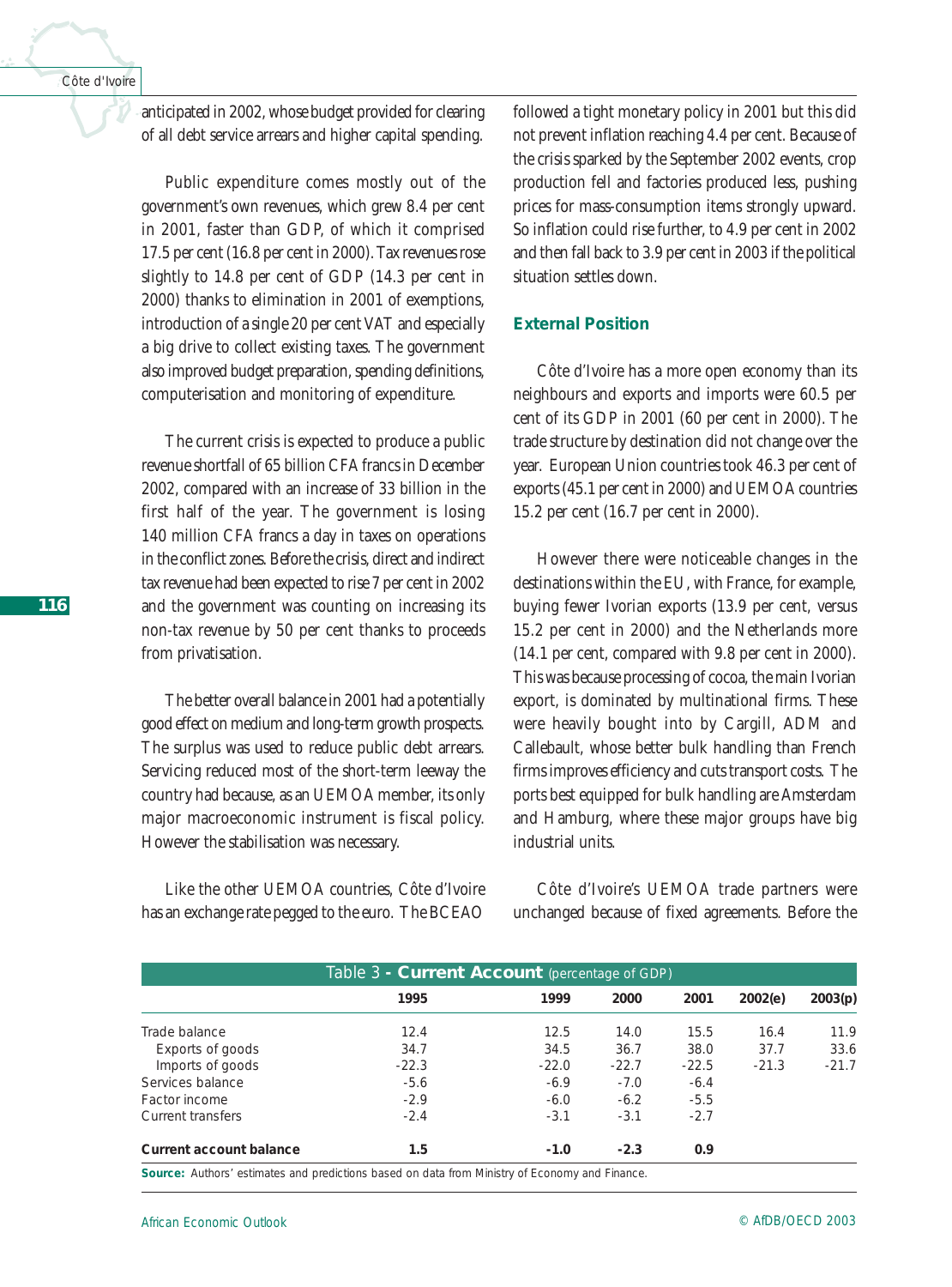September 2002 crisis, the country was the main outlet to the sea for landlocked Mali and Burkina Faso, but they have now been forced to use Ghana and Togo again, as they did in the wake of the December 1999 events. The continuing crisis is affecting the whole subregion because the closed borders cause staple shortages in Mali, hinder cotton harvesting in Mali and Burkina Faso and raise consumer prices in both countries and in Niger.

Foreign trade is dominated by cocoa and coffee, although it is fairly diversified by sub-regional trade standards. Côte d'Ivoire exports semi-processed raw materials while its neighbours do little processing for export. However, like them, it is still at the mercy of the weather and world prices for these primary products on which its economy depends.

The trade balance improved in 2001, mostly thanks to better cocoa and coffee export earnings. Production of these major cash crops fell, but prices rose for the main one, cocoa. Volume imports of goods and services rose sharply in response to increased final consumption, but the extra cost was partly offset by slightly lower prices for these goods.

Prospects are not as bright for 2002, when foreign trade will be hit by the decision of Coface, the French export credit guarantee firm, to suspend its credits to Côte d'Ivoire because of the political crisis. Before the September events, higher exports had been predicted for the year, based mainly on the food-processing sector, along with higher imports due to increased demand for capital and consumer goods. These trends are now in jeopardy because of the problems in the export sectors.

Despite a small improvement, the transfers balance remained in deficit, at –2.7 per cent of GDP in 2001 (-3.1 per cent in 2000). The improvement was due to a drop in remittances abroad by immigrant workers in Côte d'Ivoire. The overall current account balance showed a surplus of 0.9 per cent of GDP, confirming economic recovery.

Nominal external debt at the end of December 2001was 7 774 billion CFA francs, or 103.7 per cent of GDP. In April 2002, Côte d'Ivoire obtained cancellation of \$911 million of debt to the Paris Club nations and reduction of debt service from \$2.26 billion to \$750 million. Before the September 2002 events, relief of \$3.3 billion had been anticipated to bring the



**Source:** World Bank.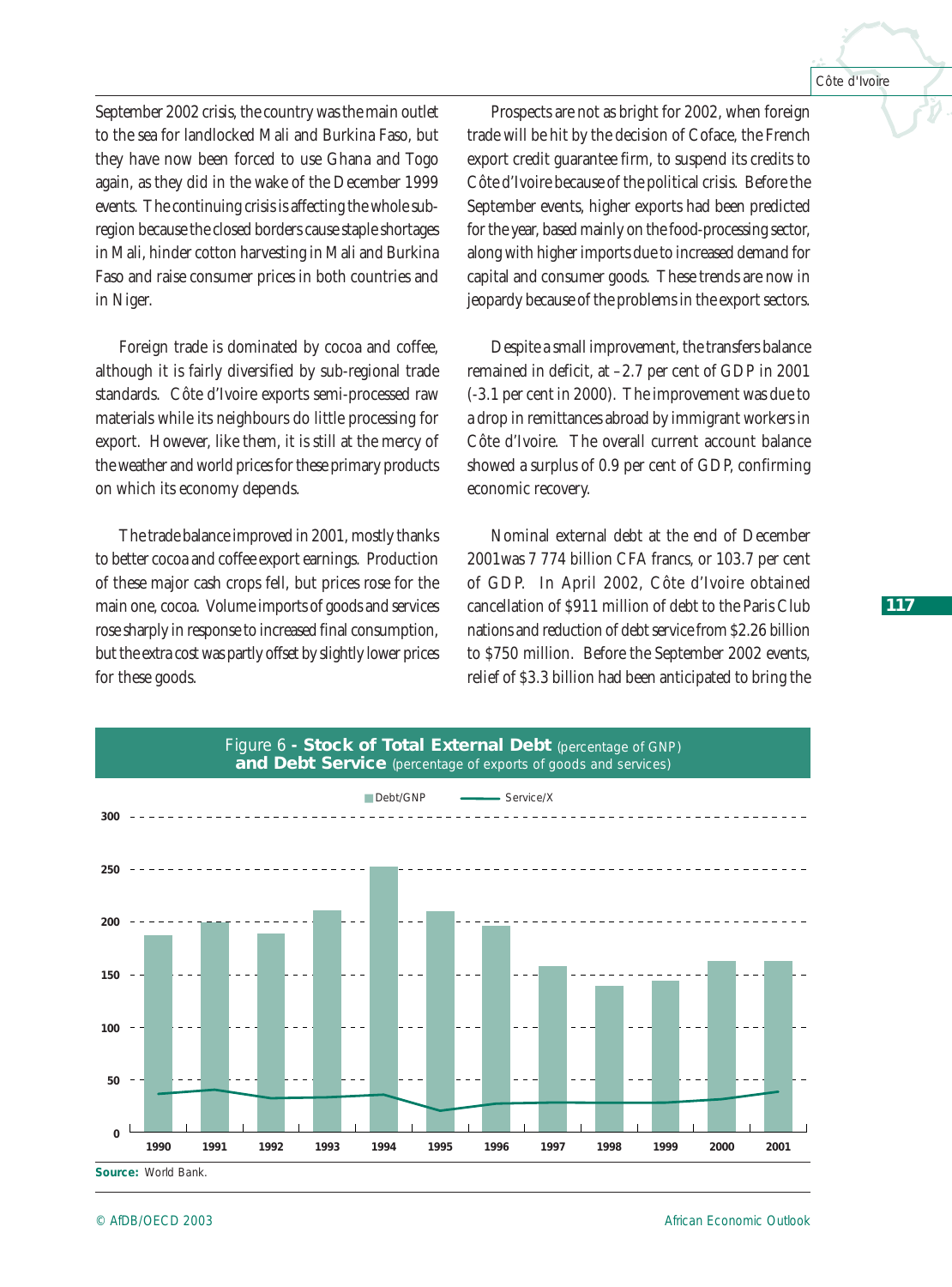principal down to a sustainable level. Interim assistance was put at \$10-20 million in 2002 and \$200 million in 2003 if the decision point was reached in December 2002 and the completion point two years later.

The government's efforts enabled it to resume talks with international funding agencies and improve relations with the country's banks. However, although the political crisis has not yet undermined Côte d'Ivoire's position with these agencies, if it continues the government may not be able to meet its obligations to them. It would then lose the support they were ready to give the country before the crisis.

# **Structural Issues**

The government began structural reforms to liberalise the economy as part of its 1990-95 economic plan. This included privatisation and ending state control of the cocoa, coffee and energy sectors. The timetable for reform has been held up since the December 1999 political crisis and especially the one of 19 September 2002.

Privatisation, which started in 1990 and speeded up in 1994, is based on boosting competition as a motor for liberalisation, managing the social side and monitoring the consequences. Much of the privatisation was done between 1992 and 1997 and mostly involved firms producing goods and services in non-strategic competing sectors. In the state sector, this included franchising the water company Sodeci in 1987 and the part-sale of the electricity company CIE (1992) and Côte d'Ivoire Telecom (1997). Because of the political crisis, the rest of the programme, involving 40 or so firms, has been delayed. Among these are public service and strategic sector enterprises such as the national oil refinery company SIR, the port of Abidjan and Air Ivoire.

The main structural reforms decided on in 2001 were privatisation of SIR and the *Caisse autonome d'amortissement* and reform of the energy sector. This involved the financial rehabilitation of SIR and establishing rules to encourage the opening up of the sector. SIR's \$55 million deficit was almost entirely

cleared by a rise in refined oil prices in February 2001 and the firm's privatisation is now being prepared.

The electricity sector had a cumulative deficit of 51 billion CFA francs at the end of June 2001 because of the gap between the cost of producing current and the price to the consumer. This shortfall was worsened by the large sums owed by the government and by neighbouring countries buying electricity, mainly Ghana. The deficit was reduced from 51.7 billion CFA francs to 14.8 billion by a 10 per cent price increase in September 2001, an increase in VAT from 11 to 20 per cent, payment of arrears by Ghana's Volta River Authority and regularisation of debt payments by the government.

Efforts were made to stabilise and restructure state financial bodies, notably the *Caisse générale de retraite des agents de l'État* (CGRAE – the state pensions fund), the *Caisse autonome d'amortissement* (CAA – the sinking fund) and the *Caisse d'épargne et des chèques postaux* (CECP – post office savings bank).

Privatisation moves in agriculture in 2001 included opening up the cocoa and coffee sector and continuing to build a new organisational structure supported by the whole farming sector. For cocoa and coffee, the *Caisse de stabilisation* (CAISTAB – price stabilisation fund) was abolished on 30 September and a new body set up to manage the liberalised version of the sector. The government launched a drive to recover debts owed it by exporters.

Various structures were put in place to improve farmers' income amid fluctuating prices. These included a Coffee and Cocoa Exchange (BCC), which took over from the CAISTAB, with two-thirds of its members farmers and a third exporters. It fixes a minimum field price depending on market conditions. A new independent Coffee and Cocoa Regulatory Board (ARCC) monitors compliance with laws and regulations, including application of the BCC's minimum field price, and fixes export quotas.

A Regulation and Monitoring Fund (FRC) now financially manages the new cocoa and coffee marketing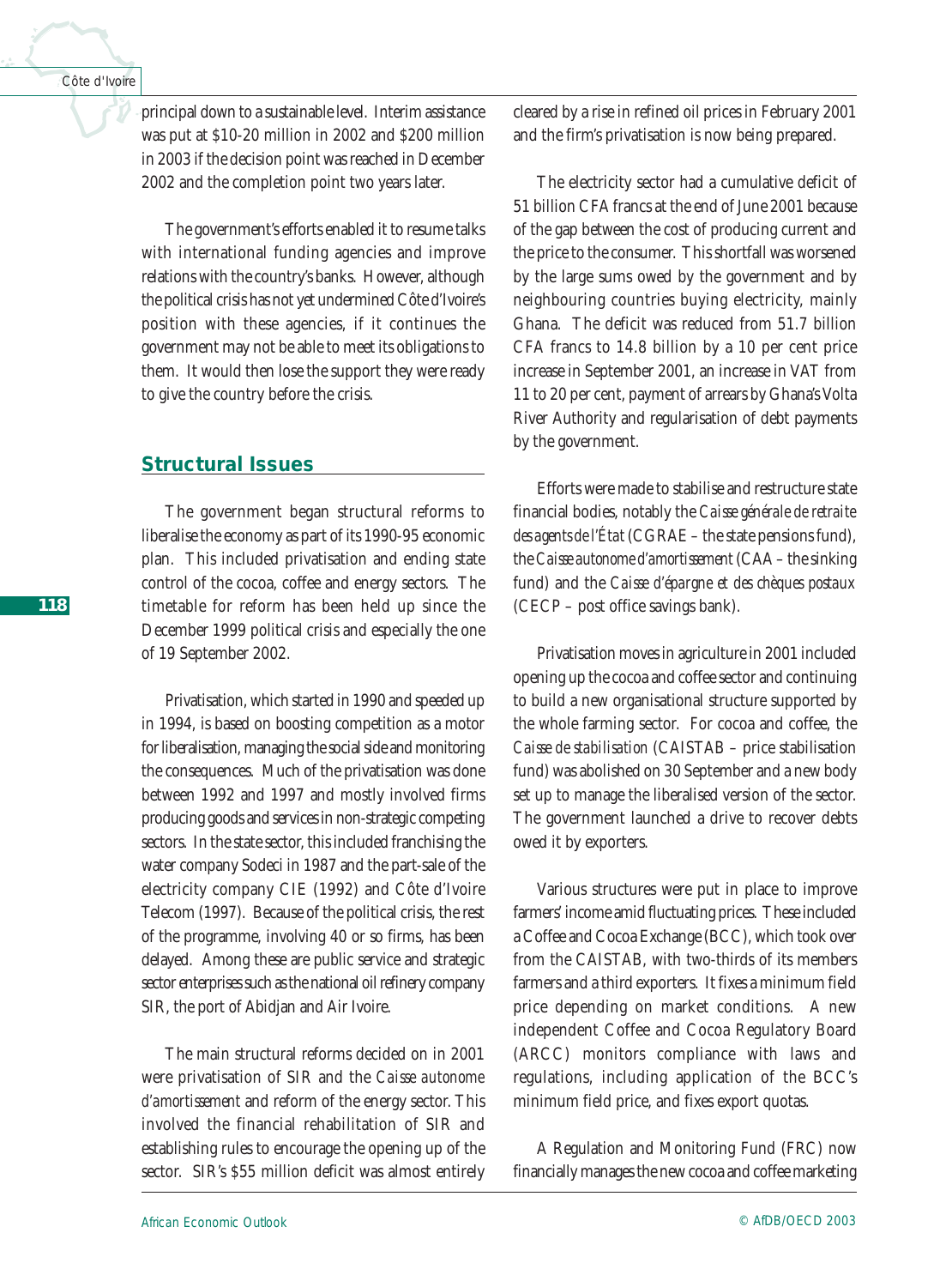system, with farmers having 45 per cent of its capital, banks 20 per cent, insurance companies another 20 per cent and the government 15 per cent. It guarantees bank loans to small and medium-sized exporters and farmer co-ops, as well as giving them technical advice. A Coffee and Cocoa Producers' Development Fund (FDPCC) helps farmers by working at all levels of the sector. A Support Committee gives advice on costs and management but needs to improve its performance.

This restructuring of agriculture is being strengthened with help from the World Bank. More generally, the government needs to revise its approach to rural development, which is crucial to national growth and includes organising public services, opening up the coffee, cocoa and cotton sectors, decentralising and capacity-building.

Agreement was reached in September 2001 on restructuring the sinking fund (CAA) and the government hoped to privatise it in 2002. The government post office savings system was split into a savings bank (the CECP) and the state pensions fund (the CGRAE). A new round of privatisation is planned in the banking sector to reduce the government's debt to it.

Structural reform of public finances in 2001 aimed to boost collection by state taxation bodies which drafted an overall action plan, comprising central tax office proposals to step up inspection and enforce payment using banks and property companies and customs department proposals to streamline its procedures.

The stock exchange moved downwards in 2001 with shares on the regional exchange (BRVM) falling along with the BRVM 10 index. In April, a new firm, Bank of Africa, was floated on the BRVM, bring to 41 the number of firms quoted there.

Côte d'Ivoire's reduced attraction for both regional and other foreign investors and its continuing political and economic problems continued to weaken the BRVM in terms of volume of transactions. At the end of the third quarter of 2001, the composite BRVM index fell 15.5 per cent and the BRVM 10 (10 main stocks)

by 18.1 per cent year-on-year due to the poor results of many of the firms quoted.

Total market capitalisation in 2001, after some ups and downs, was 811.42 billion CFA francs – 1.4 per cent less than 2000's figure of 822.9 billion and reflecting the market's general weakness and the partrepayment of the principal of some bond market loans. Things remained sluggish in 2002, though a government issue of new bonds in mid-year was well received.

# **Political and Social Context**

The political and social climate improved sharply in 2001 and the national reconciliation forum held between October and December laid the basis for a return to stability. The first-ever provincial elections in July 2002 were contested by the main political parties and signalled the start of decentralisation by the government.

The current political crisis, especially the failed coup of 19 September 2002, are bound to pull down social indicators that are already low despite the per capita GDP (\$643 in 2001 and \$663 in 2000), which is high for the sub-region. Gross school enrolment (78 per cent) is still not as good as Ghana's 83 per cent. Life expectancy, at 47.9 years, is low, too, and the HIV/AIDS infection rate is the highest in the subregion. These poor figures are the result of the concentration of health-care services in Abidjan to the detriment of the rest of the country.

Anti-poverty efforts being made as part of the interim poverty reduction strategy paper (PRSP) drawn up under the HIPC initiative focuses on education, infrastructure, roads, water and health-care in the countryside, where most of the poor live and where there is much potential for basic growth. The government is aiming for average real GDP growth of 4 per cent a year between 2002 and 2005, which should boost per capita income by 1.7 per cent.

The goal in education is to increase funding at primary and secondary level and spend more effectively.